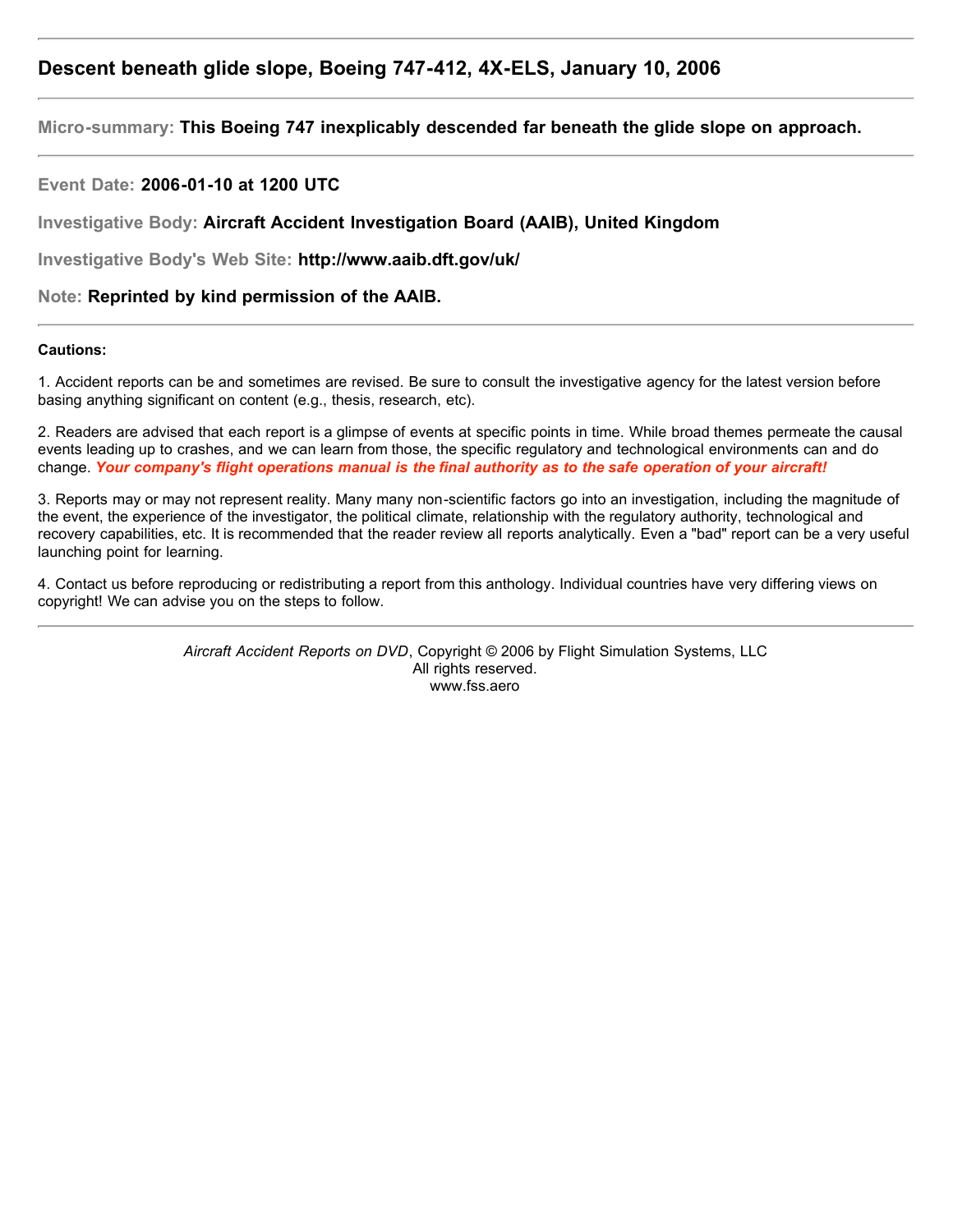# **INCIDENT**

| <b>Aircraft Type and Registration:</b> | Boeing 747-412, 4X-ELS                    |                   |
|----------------------------------------|-------------------------------------------|-------------------|
| No & Type of Engines:                  | 4 Pratt & Whitney PW4056 turbofan engines |                   |
| <b>Year of Manufacture:</b>            | 1992                                      |                   |
| Date & Time (UTC):                     | 10 January 2006 at 1220 hrs               |                   |
| <b>Location:</b>                       | 10 miles East of London Heathrow Airport  |                   |
| <b>Type of Flight:</b>                 | Public Transport (Passenger)              |                   |
| <b>Persons on Board:</b>               | $Crew - 15$                               | Passengers - 450  |
| Injuries:                              | Crew - None                               | Passengers - None |
| <b>Nature of Damage:</b>               | None                                      |                   |
| <b>Commander's Licence:</b>            | Not known                                 |                   |
| <b>Commander's Age:</b>                | Not known                                 |                   |
| <b>Commander's Flying Experience:</b>  | Not known                                 |                   |
| <b>Information Source:</b>             | <b>AAIB</b> Field Investigation           |                   |

# **Synopsis**

During an ILS approach to Runway 27R with the autopilot engaged, the aircraft descended to 1,200 ft altitude at about 8 nm from the runway threshold. The flight crew recovered the aircraft to the ILS glidepath manually and landed normally. Investigations revealed no fault, either on the aircraft or in the ground equipment, to explain the incident.

# **History of the flight**

On arrival in the London area, ATC directed the aircraft towards an ILS approach to land on Runway 27R at Heathrow, and the crew prepared for an approach using the autopilot. The visibility was good below a cloudbase of about 1,500 ft. The flight crew established the aircraft on the localiser in level flight at 4,000 ft and were instructed to descend with the glideslope. At about 14 nm from touchdown, the autopilot captured the glideslope and the aircraft began a descent.

The flight crew reported that after a short time, they identified that the glideslope indications were showing progressively greater 'fly down' commands, and the autopilot was attempting to pitch the aircraft's nose down to follow these indications. Seconds later, the glideslope failure indication appeared, and the EICAS caution message 'NO AUTOLAND' was displayed to both pilots. The co-pilot (who was PNF) asked ATC whether there was a fault with the glideslope but congestion on the frequency and a misunderstanding rendered the communication ineffective.

### **Footnote**

1 Engine Indication and Crew Alerting System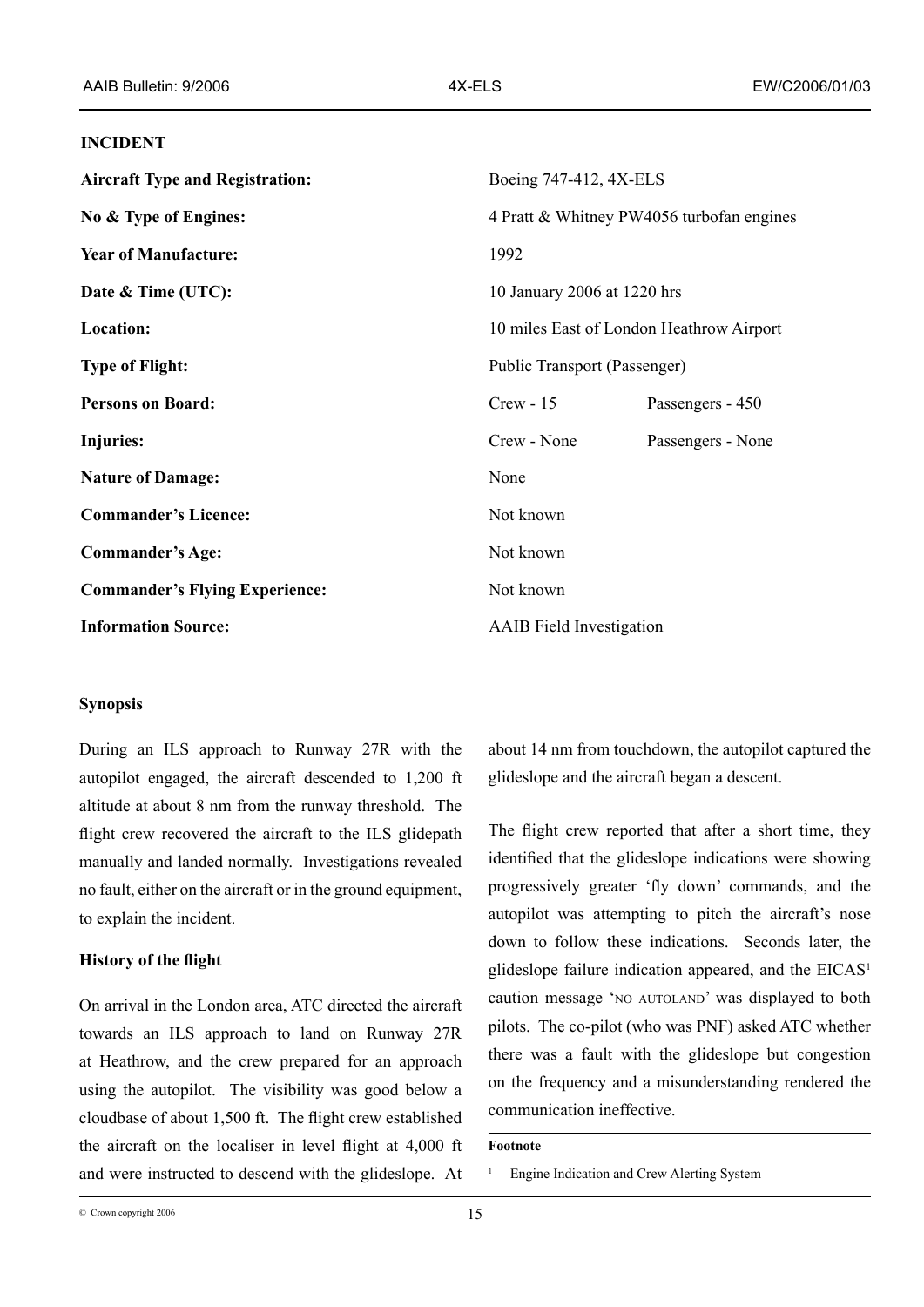The ATC controller communicating with the aircraft noticed the aircraft's unusually low altitude as it passed about 1,600 ft, and instructed the aircraft to climb, reassuring the flight crew that the glideslope was serviceable.

The aircraft reached a minimum altitude of about 1,200 ft at about 8 nm from touchdown and the maximum rate of descent had been in the order of 1,800 ft/min. The commander (who was PF) disconnected the autopilot and climbed the aircraft to 1,800 ft. With the glideslope indications then looking reasonable again, and no failure indications, the commander armed the autopilot to capture the glideslope, and it did so. A successful autopilot approach was completed and the landing was accomplished manually.

The flight crew passed a message to ATC as they taxied the aircraft towards its parking stand, explaining that the glideslope had fluctuated. Controllers asked subsequent landing aircraft whether they had perceived any problem and none had. No other landing aircraft reported any difficulties during the minutes preceding and immediately following the incident.

#### **Ground Proximity Warning System (GPWS)**

Had the aircraft continued its descent at 1,800 ft/min, approximately 18 seconds prior to ground impact the crew would have received a synthetic voice warning of "sink rate". Approximately 9 seconds before impact they would have received a synthetic voice instruction to "pull up".

# **Reporting**

The incident was reported by ATC at the airport as a 'Level Bust'; the flight crew did not submit an incident report although they did complete the necessary entry in the aircraft's Technical Log. The AAIB did not become aware of the incident until some weeks after its occurrence. By that time the aircraft's Flight Data and Cockpit Voice Recorders had overwritten the incident flight.

### **Ground equipment**

The air traffic service provider at London Heathrow also maintains the airport's navigation aids. The ILS equipment for each approach is self-monitoring with backup systems which activate rapidly should a fault occur in the active system. Electronic logs are kept of any faults or failures. The relevant logs showed no faults of failures on the day of the incident.

## **Engineering investigation**

After arrival at London Heathrow the aircraft's central maintenance computer was interrogated and a report of any faults recorded during the flight was retrieved. This revealed the following fault:

*'C 221000100 D 2287310JAN0612162211 Q L205 R205'*

The above gives a fault code '22873' that was recorded on the 10 Jan 06 at 12:16 hours and relates to the ATA 1002 code 2211. The Fault Isolation Manual (FIM) indicates that the code '22873' relates to an 'ILS BEAM ERROR  $(FCC<sup>3</sup>)$ ' and that no action is required by maintenance staff. Further discussions with the aircraft manufacturer revealed that this code is an indication of a loss of the external ILS signal and that the additional diagnostic codes of 'L205 and R205' indicate that the

# **Footnote**

<sup>2</sup> ATA 100 coding is an international numbering standard for aircraft manuals that relate to aircraft systems. For example, ATA code 2211 relates to autopilot systems.

<sup>&</sup>lt;sup>3</sup> Flight Control Computer (FCC).